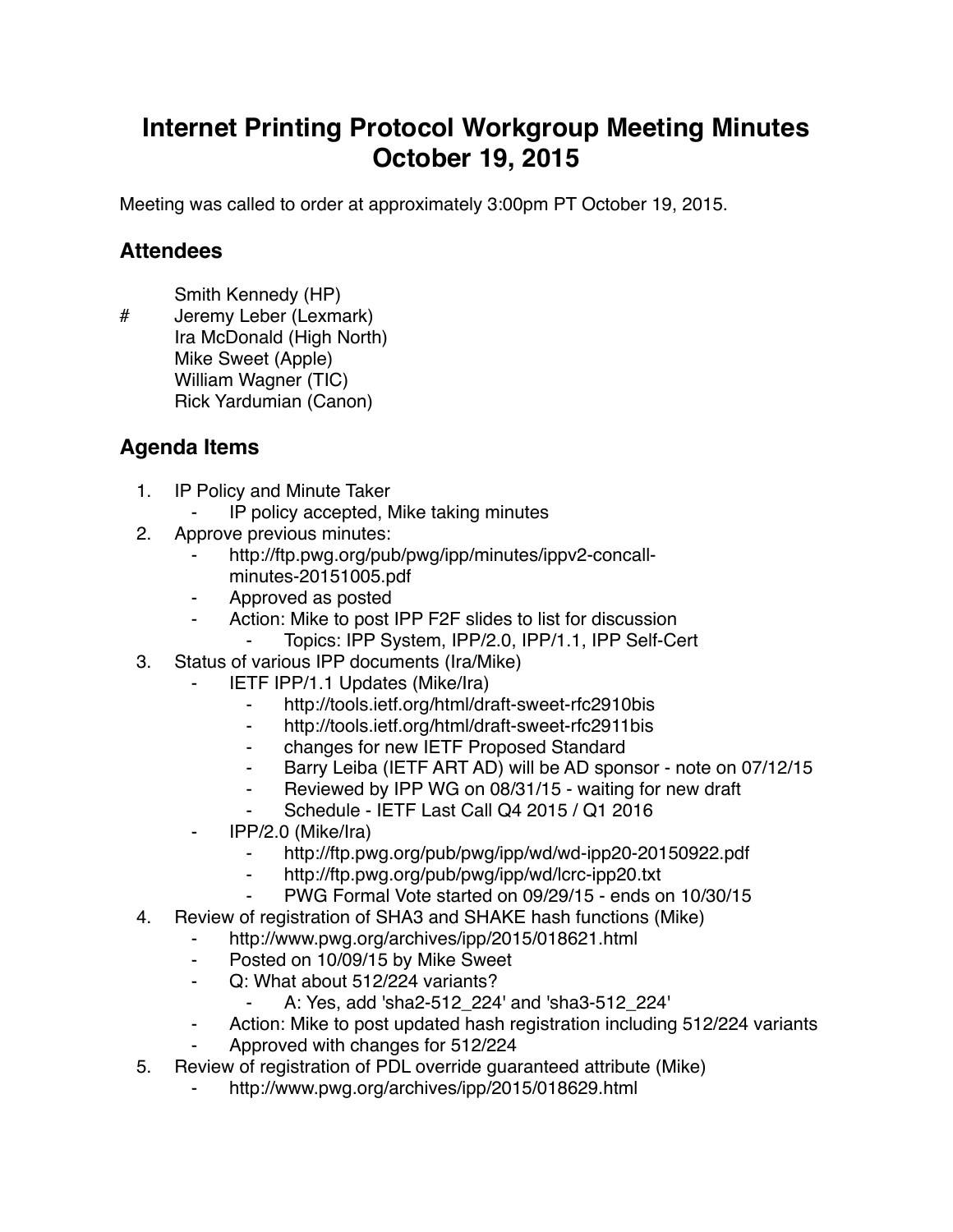- ⁃ Posted on 10/19/15 by Mike Sweet
- ⁃ Approved as posted
- 6. Review of IPP Job Password Repertoire" (Smith)
	- ⁃ http://ftp.pwg.org/pub/pwg/ipp/wd/wp-job-password-repertoire-20151012 rev.pdf
	- Reviewed by IPP WG on 09/21/15
	- Plan is to register stand-alone (without enclosing IPP spec)
	- ⁃ Schedule IPP WG review and IANA registration Q4 2015
	- ⁃ Global: "Suggests" -> "Proposes"
	- ⁃ Remove table of new hash algorithms, but list hash functions that should be deprecated (md\* and sha)
	- Section 4.1:
		- Value of 0 means password can be empty.
		- ⁃ Add reference to PWG 5100.11 (JPS2)
		- ⁃ Change to "job-password-input-supported (rangeOfInteger(0:MAX))"
		- ⁃ Clarify that this reflects the number of characters entered by the user (on the Client or Printer)
		- Upper range MAY be different than job-password-supported since that attribute refers to the number of octets in the password that are hashed vs. the number of characters
			- Client truncates string to job-password-supported before hashing, as needed
		- Reference job-password-repertoire as also restricting input
	- Section 4.2:
		- ⁃ 'registry\_encoding\_range' is the format, "vendor\_encoding\_range" for vendor ranges, give example 'vendor\_us-ascii\_lowercase' for all lowercase.
		- Drop "name" syntax
		- ⁃ 'iana\_us-ascii\_digits' (0x30-0x39)
		- 'iana\_us-ascii\_letters' (0x41-0x5A, 0x61-0x7A)
		- ⁃ 'iana\_us-ascii\_complex' (0x30-0x39, 0x41-0x5A, 0x61-0x7A)
		- ⁃ 'iana\_us-ascii\_any' (0x20-0x7e)
		- ⁃ 'iana\_utf-8\_digits'
		- ⁃ 'iana\_utf-8\_letters'
		- ⁃ 'iana\_utf-8\_complex'
		- ⁃ 'iana\_utf-8\_any'
		- Add Unicode references for 'digits', 'letters', 'complex', and 'any' ranges (properties) mean
		- Talk about normalization form Network Unicode (RFC 5198)
	- ⁃ Section 4.3:
		- ⁃ Drop name from syntax
	- Section 5.1:
		- ⁃ Make this a list of deprecated hash algorithms
		- Don't need to say anything about SHA-0, just 'sha' indicated SHA-1 but is deprecated.
	- Add 8.1 Informative References